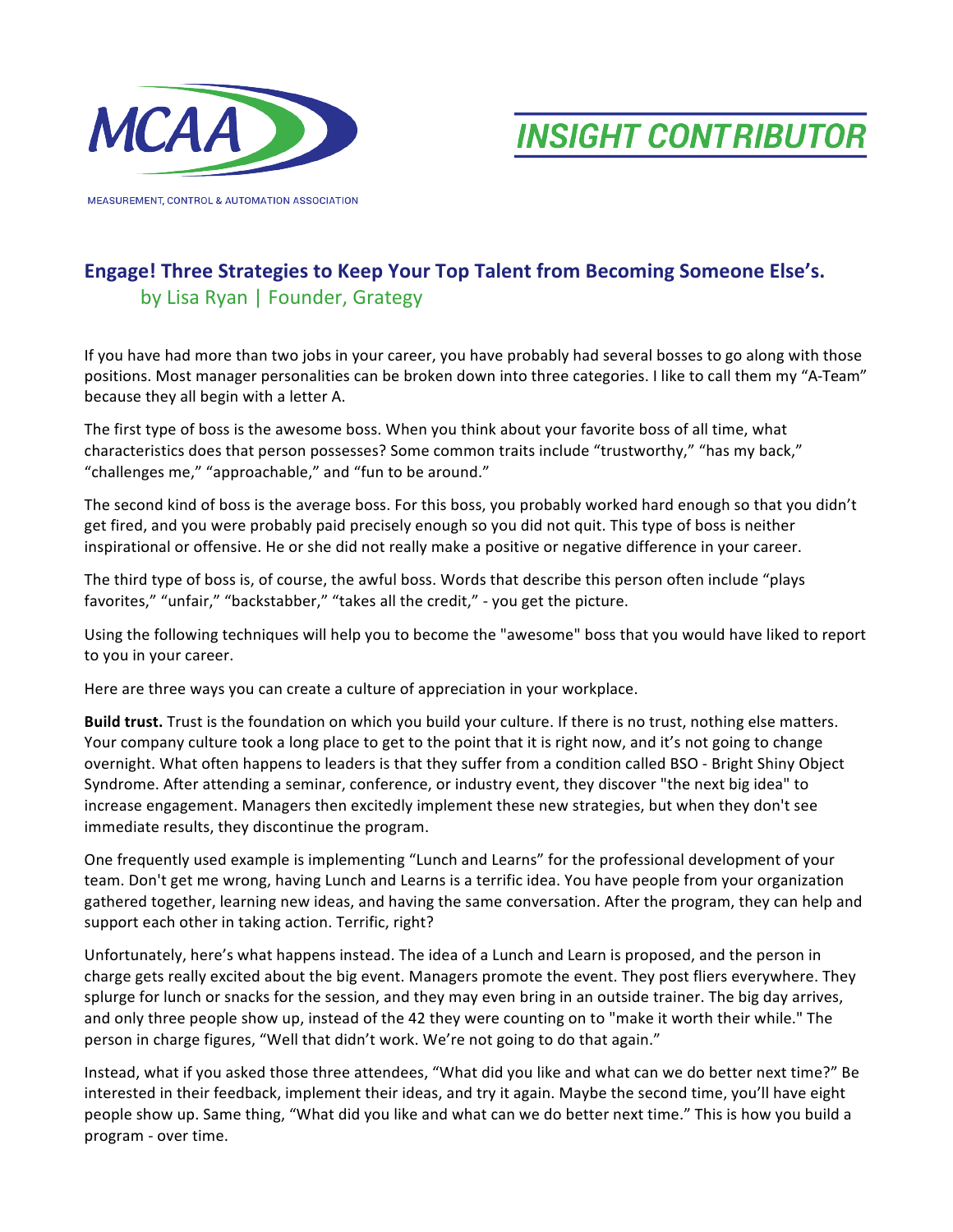Because employees are used to managers chasing BSO's, they know that it only takes a few weeks for things to go back to "normal." Employees won't trust you until they see consistency in your actions.

Trust takes a long time to build, and it can be erased in a moment. The deadly eye roll, the lack of followthrough, and not setting the example that you want to see within the organization are all things that destroy trust. When you, as a leader, commit to making a change no matter how long it takes, you are well on your way to creating a culture of trust.

**Invest in training**. Help your employees become better tomorrow than they are today. This means investing in their personal and professional development. Out of all the attributes that potential employees are looking for in their next job, one of the most important is the opportunity to grow and develop. Some managers feel that spending money on training is a waste of resources. Those managers may say, "Why should we spend money to train our employees, they're just going to take what they learn and leave anyway." And, while in a few cases that is true, here is a little food for thought. What if you don't train them, and they stay? What you'll find is that when you invest in your employees, they will work harder for you.

While speaking at a conference, I asked the participants what they did to invest in their employees. One woman shared that they get each employee 2500 dollars per year to invest in their own personal and professional development. There was a collective gasp in the room, as several people blurted out, "I have way too many employees to be able to spend that kind of money in training. We'd go broke if we did that." So I asked her, "What percentage of your employees take you up on this generous offer?" and she responded, "About 3 to 5% of them." These are the percentages that are mentioned just about every time I ask the question, so you don't have a lot of risk. The good news is that those employees who do take advantage of your financial support for education-those are the ones to watch. Those people are your future leaders.

When trying to figure out the best ways to invest in your employees, you may directly ask them what they would like to see in that training or professional development program. You'll also want to change the conversation when it comes to training. Most employees, who are being "sent" to training, look at it as punishment. If instead, you let that employee know that you see something in them and would like to help them expand and grow their capabilities to help them grow both personally and professionally, you have a better chance of that employee taking full advantage of the educational program to which you are sending them.

**Acknowledge positive action**. Catch your employees in the act of doing things well. In other words, find ways to acknowledge, appreciate, and applaud the efforts of your team members. Mother Teresa once said, "We are more starved for appreciation than we are for bread." Showing appreciation is just as valid at work as it is at home. 

Research by Marcial Losado finds that high performing teams work with a 6 to 1 positivity ratio. This statistic means that for every one negative comment that employees hear, they hear at least six positive reactions. These opinions are not necessarily, "Yea! Everything that you do is perfect," but rather, "That's a good start of an idea, let's see how we can build it from here." It's respectful communication. In an average performing team, there is a 3 to 1 positivity ratio. At this point, the company is barely surviving. Employees are doing just enough work so that they do not get fired, and the company is probably paying them just enough so that they do not quit. It's an even balance. Finally, on a low performing team, there is a .3 to 1 positivity ratio. People on a low performing team are hearing three times more negative remarks than they are positive comments. It's almost like the old saying, "The beatings will continue until morale improves." That doesn't work.

Stop trying to always fix what's broken and instead, acknowledge what's working. What gets recognized gets repeated, so if you want your employees to behave productively, let them know you notice their good work. The chances are good that they will like the positive feedback and will look for ways to get more of that.

When you give positive feedback, don't just say, "Great job!" Be specific so they know that you were paying attention to them. Look for ways to recognize your employees in the way that they like to be recognized. Some of your employees will love public applause, while others will hate it. Maybe for those more reserved